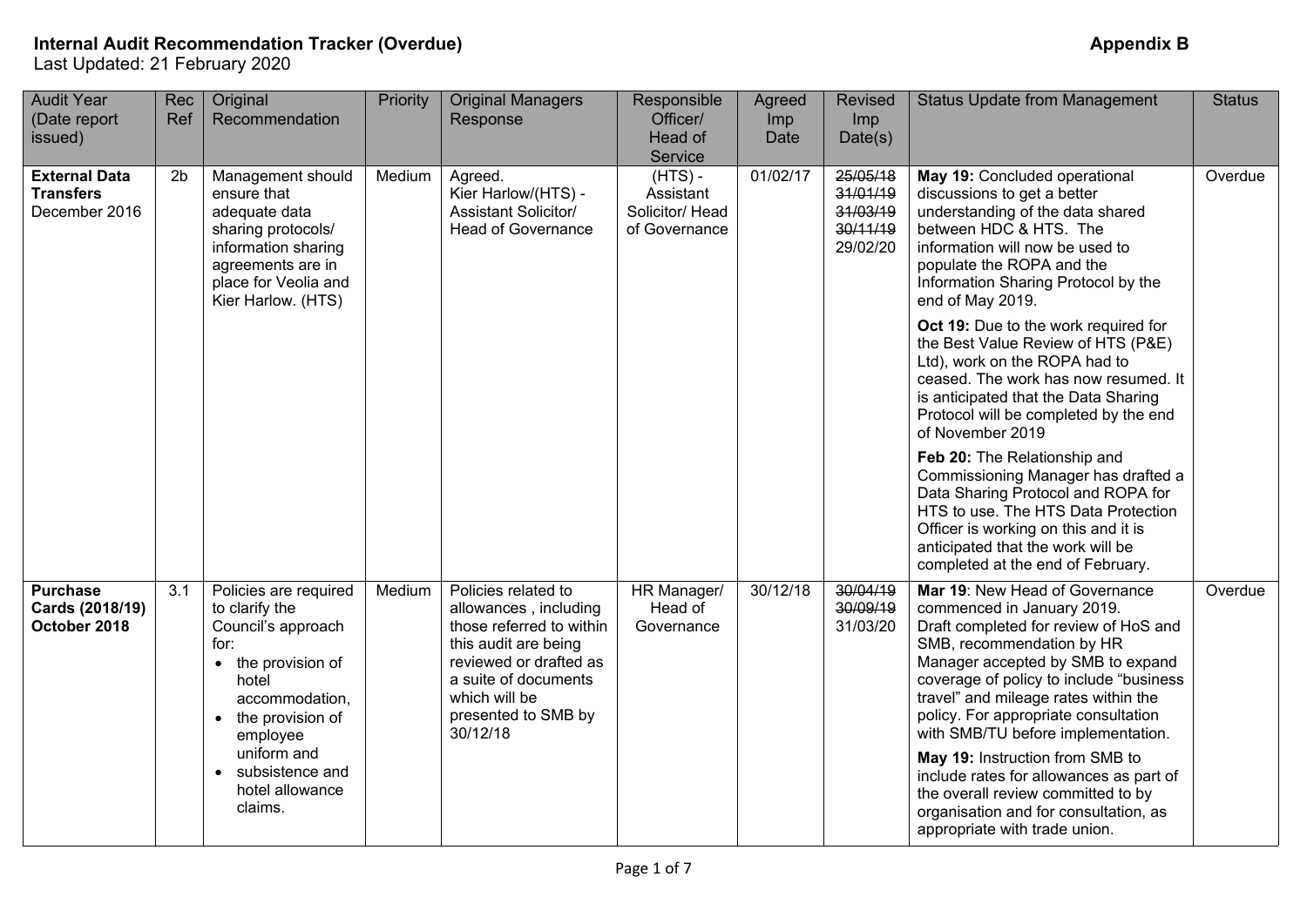| <b>Audit Year</b><br>(Date report<br>issued)                       | Rec<br>Ref   | Original<br>Recommendation                                                                                                            | Priority | <b>Original Managers</b><br>Response                                                                           | Responsible<br>Officer/<br>Head of<br>Service | Agreed<br>Imp<br>Date | <b>Revised</b><br>Imp<br>Date(s)                         | <b>Status Update from Management</b>                                                                                                                                                                                                                                                                                                                                                                                                                                                                                                             | <b>Status</b> |
|--------------------------------------------------------------------|--------------|---------------------------------------------------------------------------------------------------------------------------------------|----------|----------------------------------------------------------------------------------------------------------------|-----------------------------------------------|-----------------------|----------------------------------------------------------|--------------------------------------------------------------------------------------------------------------------------------------------------------------------------------------------------------------------------------------------------------------------------------------------------------------------------------------------------------------------------------------------------------------------------------------------------------------------------------------------------------------------------------------------------|---------------|
|                                                                    |              |                                                                                                                                       |          |                                                                                                                |                                               |                       |                                                          | Oct 19: Continuing instruction from<br>SMB being followed with regard to<br>rates for allowances forming part of<br>the overall review committed to by the<br>organisation. For consultation, as<br>appropriate with trade union.<br>Consultation still ongoing.<br>Feb 20: Expenses for mileage rates<br>agreed in principle. Employee uniform<br>to follow HMRC requirements.<br>Decision to be taken to SMB.                                                                                                                                  |               |
| <b>Software</b><br>Licensing<br>(2018/19)<br>December 2018         | $\mathbf{1}$ | A Software<br>Management policy<br>should be developed<br>and distributed<br>accordingly.                                             | Medium   | A Software<br><b>Management Policy</b><br>will be developed and<br>distributed to all staff                    | Senior ICT<br>Manager                         | 28/02/19              | 31/03/19<br>31/05/19<br>31/12/19<br>01/03/20<br>31/03/20 | Mar 19: A Software Management<br>Policy is being developed and will be<br>distributed as part of the updated<br>Information Security Policy and<br>Acceptable Terms of Use by 31/03/19.<br>May 19: This is currently in draft<br>format to go to the ICT Operations<br>Board and Information Governance<br>Group.<br>Oct 19: This will go to the Information<br>Governance Group (IGG) quarterly<br>meeting in November. It will then have<br>to be deployed using<br>MetaCompliance.<br>Feb 20: Draft policy currently being<br>reviewed by IGG | Overdue       |
| <b>IT Asset</b><br><b>Management</b><br>(2018/19)<br>December 2018 | $\mathbf{1}$ | The ICT Strategy<br>should be updated<br>and the four-year<br>replacement strategy<br>confirmed within it,<br>approved and<br>adopted | Medium   | The ICT Strategy will<br>be updated to include<br>IT equipment life-cycle<br>and the replacements<br>strategy. | Senior ICT<br>Manager                         | 31/03/19              | 31/05/19<br>30/11/19<br>31/03/20                         | May 19: This is being included in the<br>ICT Strategy which is in draft format.<br>Oct 19: This is still in draft.<br>Feb 20: Being progressed                                                                                                                                                                                                                                                                                                                                                                                                   | Overdue       |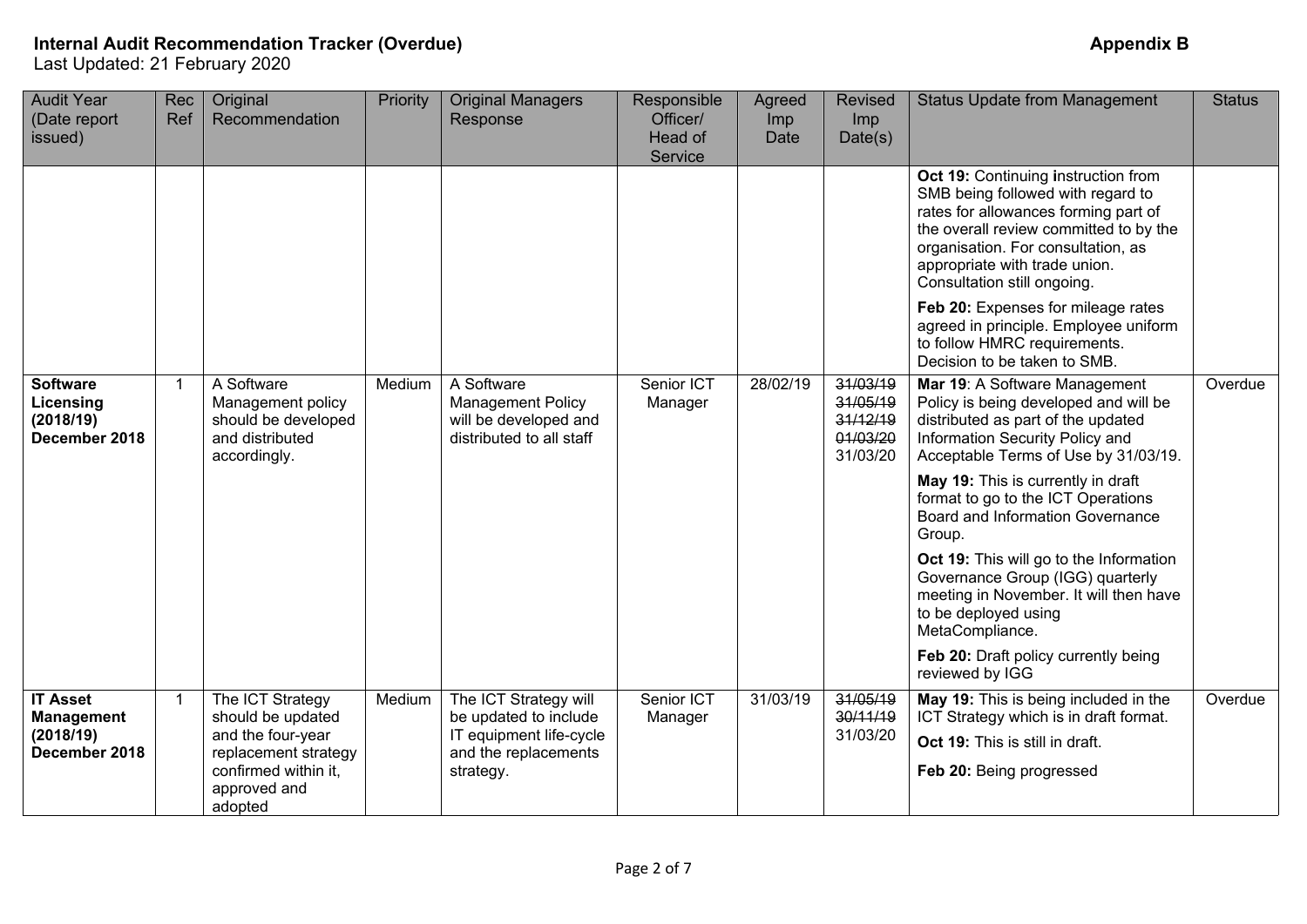| 31/08/19<br>31/12/19<br>Head of<br>Oct 19: The recent Best Value Review<br>Leasehold<br>As part of the year<br>Medium<br>Agreed<br>1<br><b>Service</b><br>three Best Value<br>01/04/20<br>of HTS P&E Ltd looked at the<br>Housing<br>review of the HTS<br>evidence base of existing ASC<br><b>Charges</b><br>(Annual Service Charge) in terms of<br>(2018/19)<br>contract, the annual<br>breaking down cost on individual<br>January 2019<br>service charge<br>services for amongst other reasons to<br>allocation model for<br>represent charges to Leaseholders.<br>leaseholders should                                                                                                                                                                                                                                                                                                                                                                                                                                                                                              | <b>Audit Year</b><br>(Date report<br>issued) | Rec<br>Ref | Original<br>Recommendation | Priority | <b>Original Managers</b><br>Response | Responsible<br>Officer/<br>Head of<br>Service | Agreed<br>Imp<br>Date | Revised<br>Imp<br>Date(s) | <b>Status Update from Management</b> | <b>Status</b> |
|----------------------------------------------------------------------------------------------------------------------------------------------------------------------------------------------------------------------------------------------------------------------------------------------------------------------------------------------------------------------------------------------------------------------------------------------------------------------------------------------------------------------------------------------------------------------------------------------------------------------------------------------------------------------------------------------------------------------------------------------------------------------------------------------------------------------------------------------------------------------------------------------------------------------------------------------------------------------------------------------------------------------------------------------------------------------------------------|----------------------------------------------|------------|----------------------------|----------|--------------------------------------|-----------------------------------------------|-----------------------|---------------------------|--------------------------------------|---------------|
| based on actual HTS<br>Environment) Ltd does not record<br>costs<br>currently at cost centre as HDC does<br>and therefore it was not possible to<br>state the profit or loss on each trading<br>activity or cost centre individually.<br>Based upon the evidence submitted to<br>the review, it has not been possible to<br>exactly determine the base operation<br>costs of HTS (P&E) Ltd and make<br>direct comparisons to the original 2017<br>business model.<br>Further work should be conducted to<br>ensure this is concluded as a matter of<br>urgency to be included in the<br>prioritised action plan to be approved<br>at Cabinet in Dec 19.<br>Feb 20: Implementation from April<br>2020 onwards of the variation of the<br>cost reporting structure for HTS to<br>correlate with the Council's cost centre<br>arrangements. HTS (Property and<br>Environment) Ltd have confirmed that:<br>Callsys system (contractor<br>a)<br>system) has been updated from<br>1 January 2020, with detailed<br>allocations of cost centres for<br>upload to their accounting<br>package. |                                              |            | be revisited and           |          |                                      |                                               |                       |                           | It was found that HTS (Property and  | Overdue       |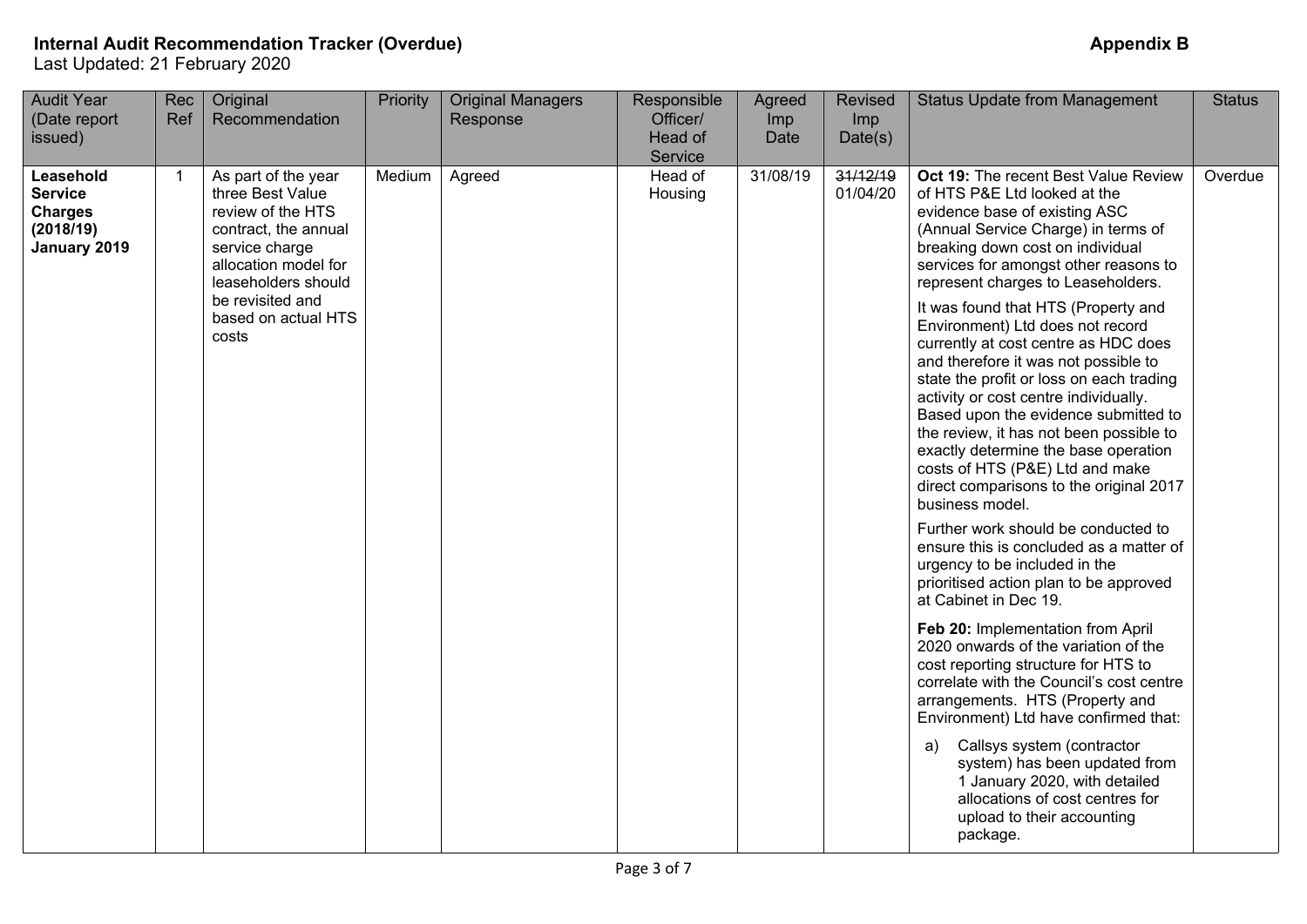| <b>Audit Year</b><br>(Date report<br>issued)                                                                     | Rec<br>Ref     | Original<br>Recommendation                                                                                                                                                                     | Priority | <b>Original Managers</b><br>Response                                                                                                                                                                                                                                                                                                                                                                                                                                                                                                                | Responsible<br>Officer/<br>Head of<br>Service                                                              | Agreed<br>Imp<br>Date | <b>Revised</b><br>Imp<br>Date(s) | <b>Status Update from Management</b>                                                                                                                                                                                                                                                                                                                                                                                                                                                                                                                                                                                                                                                                                                                                                                                                                                                                      | <b>Status</b> |
|------------------------------------------------------------------------------------------------------------------|----------------|------------------------------------------------------------------------------------------------------------------------------------------------------------------------------------------------|----------|-----------------------------------------------------------------------------------------------------------------------------------------------------------------------------------------------------------------------------------------------------------------------------------------------------------------------------------------------------------------------------------------------------------------------------------------------------------------------------------------------------------------------------------------------------|------------------------------------------------------------------------------------------------------------|-----------------------|----------------------------------|-----------------------------------------------------------------------------------------------------------------------------------------------------------------------------------------------------------------------------------------------------------------------------------------------------------------------------------------------------------------------------------------------------------------------------------------------------------------------------------------------------------------------------------------------------------------------------------------------------------------------------------------------------------------------------------------------------------------------------------------------------------------------------------------------------------------------------------------------------------------------------------------------------------|---------------|
|                                                                                                                  |                |                                                                                                                                                                                                |          |                                                                                                                                                                                                                                                                                                                                                                                                                                                                                                                                                     |                                                                                                            |                       |                                  | Detailed alignment of allocations<br>b)<br>to be concluded by end of<br>February 2020.                                                                                                                                                                                                                                                                                                                                                                                                                                                                                                                                                                                                                                                                                                                                                                                                                    |               |
| <b>HTS (Property</b><br>and<br><b>Environment)</b><br><b>Strategic</b><br>Governance<br>2018/19<br>February 2019 | $\overline{2}$ | With the assistance<br>of Council Officers<br>the Shareholder Sub<br>Committee should<br>ensure the role and<br>remit of the Council's<br>representative on<br>the HTS Board is<br>documented. | Low      | As above - this will be<br>considered by the<br>Shareholders Sub<br>Committee when they<br>receive this report at<br>their April 2019<br>meeting.                                                                                                                                                                                                                                                                                                                                                                                                   | Chief<br><b>Executive for</b><br>the Council                                                               | 30/09/19              | 31/03/20<br>23/06/20             | Oct 19: Currently being progressed.<br>Feb 20: A paper on this will be<br>submitted to the next Shareholder Sub<br>Committee meeting, being held on 23<br><b>June 2020</b>                                                                                                                                                                                                                                                                                                                                                                                                                                                                                                                                                                                                                                                                                                                                | Overdue       |
| <b>Housing Rents</b><br>2018/19<br><b>April 2019</b>                                                             | 3              | Conflict of Interest<br>forms should be<br>completed by all<br>staff who have<br>access to tenant<br>accounts in Orchard<br>or by managers who<br>may be able to<br>influence the<br>process.  | Low      | Any account<br>adjustments are<br>processed through an<br>independent officer<br>and approved by a<br>team leader where<br>appropriate. Officers<br>cannot complete<br>account<br>adjustments/refunds<br>online as they are<br>"read access" only.<br>Adjustments are<br>emailed to the rent<br>debit officer for action<br>and all refunds are<br>countersigned weekly<br>by team leader /<br>manager.<br>The new orchard<br>system will be able to<br>lock down screens to<br>individual officers so<br>they may be able to<br>view but unable to | Senior<br>Housing<br>Operations<br>Manager<br>Housing<br>Assets &<br><b>Business</b><br>Systems<br>Manager | 31/12/19              | 30/04/20                         | Feb 20: All users of the Orchard<br>Housing Management System will be<br>required to complete Conflict of<br>Interest forms. A version of the form<br>which mirrors the Revenue and<br>Benefits process is being tested.<br>In mitigation, it should be noted that<br>any account adjustments are<br>processed through an independent<br>officer and approved by a team leader<br>where appropriate. Officers cannot<br>complete account adjustments/refunds<br>online as they are "read access" only.<br>Adjustments are emailed to the rent<br>debit officer for action and all refunds<br>are countersigned weekly by team<br>leader / manager. In addition, all<br>officers are bound by the Officer's<br>Guide of Conduct and the use of IT<br>and personal responsibility. We will<br>undertake a twice-yearly review of<br>potential conflicts of interest.<br>The new Orchard system will be able | Overdue       |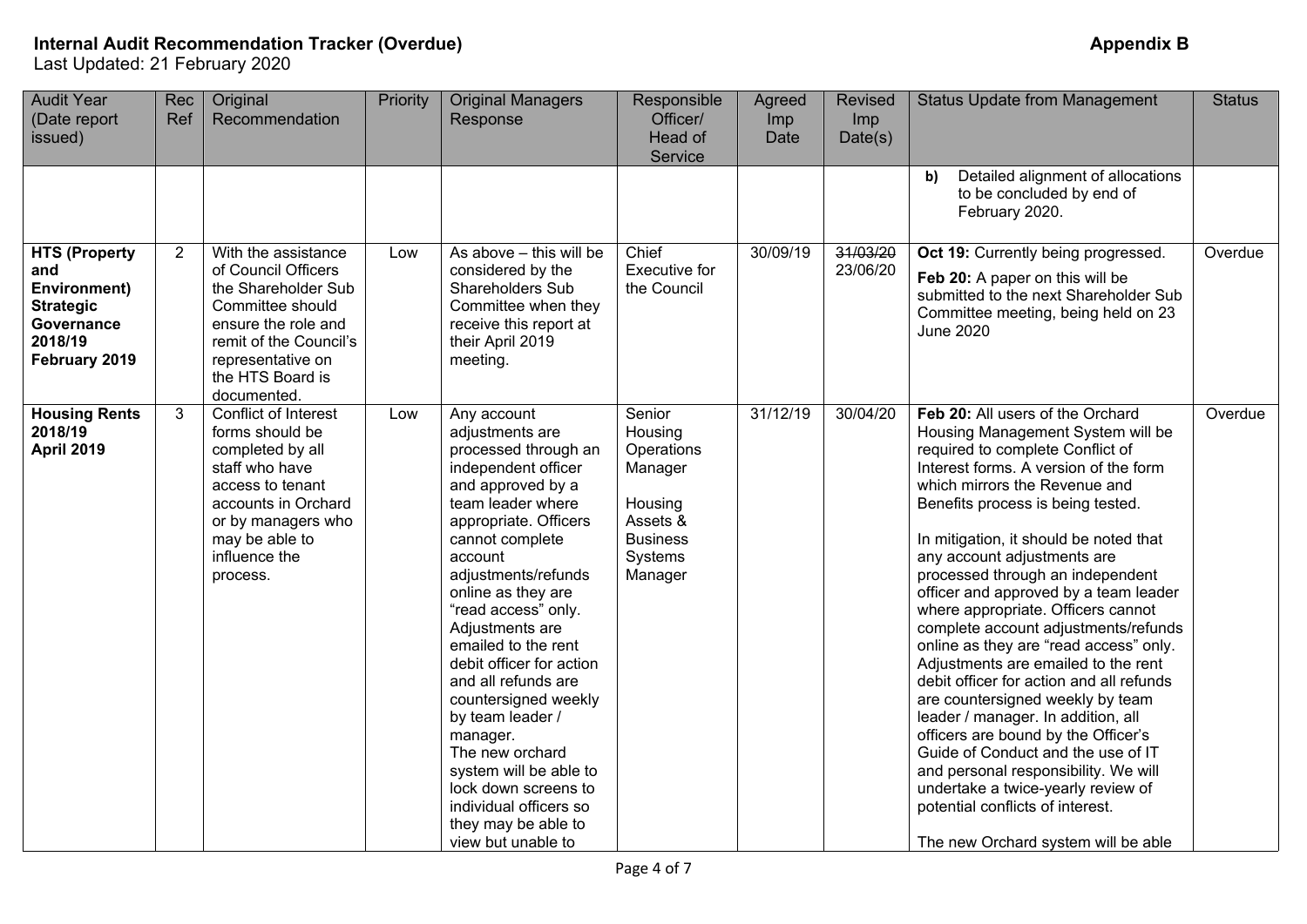| <b>Audit Year</b><br>(Date report<br>issued)    | Rec<br>Ref     | Original<br>Recommendation                                                                                                                                                                 | Priority | <b>Original Managers</b><br>Response                                                                                                                                                                                                                                 | Responsible<br>Officer/<br>Head of<br>Service                                 | Agreed<br>Imp<br>Date | <b>Revised</b><br>Imp<br>Date(s) | <b>Status Update from Management</b>                                                                                                                                                                                                                                                                                                                                                                                                                    | <b>Status</b> |
|-------------------------------------------------|----------------|--------------------------------------------------------------------------------------------------------------------------------------------------------------------------------------------|----------|----------------------------------------------------------------------------------------------------------------------------------------------------------------------------------------------------------------------------------------------------------------------|-------------------------------------------------------------------------------|-----------------------|----------------------------------|---------------------------------------------------------------------------------------------------------------------------------------------------------------------------------------------------------------------------------------------------------------------------------------------------------------------------------------------------------------------------------------------------------------------------------------------------------|---------------|
|                                                 |                |                                                                                                                                                                                            |          | change with effect 01<br>April 2019.<br>In addition, all officers<br>are bound by the<br>Officer's Guide of<br>Conduct and the use<br>of IT and personal<br>responsibility. We will<br>undertake a twice-<br>yearly review of<br>potential conflicts of<br>interest. |                                                                               |                       |                                  | to lock down screens to individual<br>officers so they may be able to view<br>but unable to change with effect 01<br>April 2020.                                                                                                                                                                                                                                                                                                                        |               |
| <b>Complaints</b><br>2018/19<br><b>May 2019</b> | $\mathbf{1}$   | Implement a<br>mechanism whereby<br>actions from the<br>lessons learnt<br>questionnaire are<br>followed up. This<br>could be achieved<br>by SMB receiving a<br>follow up action<br>report. | Medium   | A quarterly report is<br>sent to SMB in regards<br>to this.                                                                                                                                                                                                          | Customer and<br>Media<br><b>Services</b><br>Manager/<br>Head of<br>Governance | 30/06/19              | 31/03/20                         | Oct 19: This has been happening<br>since in a basic format since June<br>2019. It will give Heads of Service key<br>trends but does require further<br>development and this is likely to<br>coincide with the action below.<br>Feb 20: A report is still scheduled to<br>go to SMB prior to 31 March 2020.<br>This will outline a request to move to a<br>two stage process and further work on<br>a sustainable mechanism to learn from<br>complaints. | Overdue       |
| <b>Complaints</b><br>2018/19<br><b>May 2019</b> | $\overline{2}$ | Consider moving to<br>a two stage<br>complaints process<br>by presenting a<br>paper to SMB<br>(Senior Management<br>Board) on this                                                         | Medium   | This has been<br>considered previously<br>and will be raised<br>again.                                                                                                                                                                                               | Customer and<br>Media<br>Services<br>Manager/Head<br>of Governance            | 30/06/19              | 31/03/20                         | Oct 19: Although not progressed due<br>to changes in service area, it has now<br>been raised with Head of Governance<br>with a view to take a report to SMB<br>before 31/03/20<br>Feb 20: A report is still scheduled to<br>go to SMB prior to 31 March 2020.<br>This will outline a request to move to a<br>two stage process and further work on<br>a sustainable mechanism to learn from<br>complaints.                                              | Overdue       |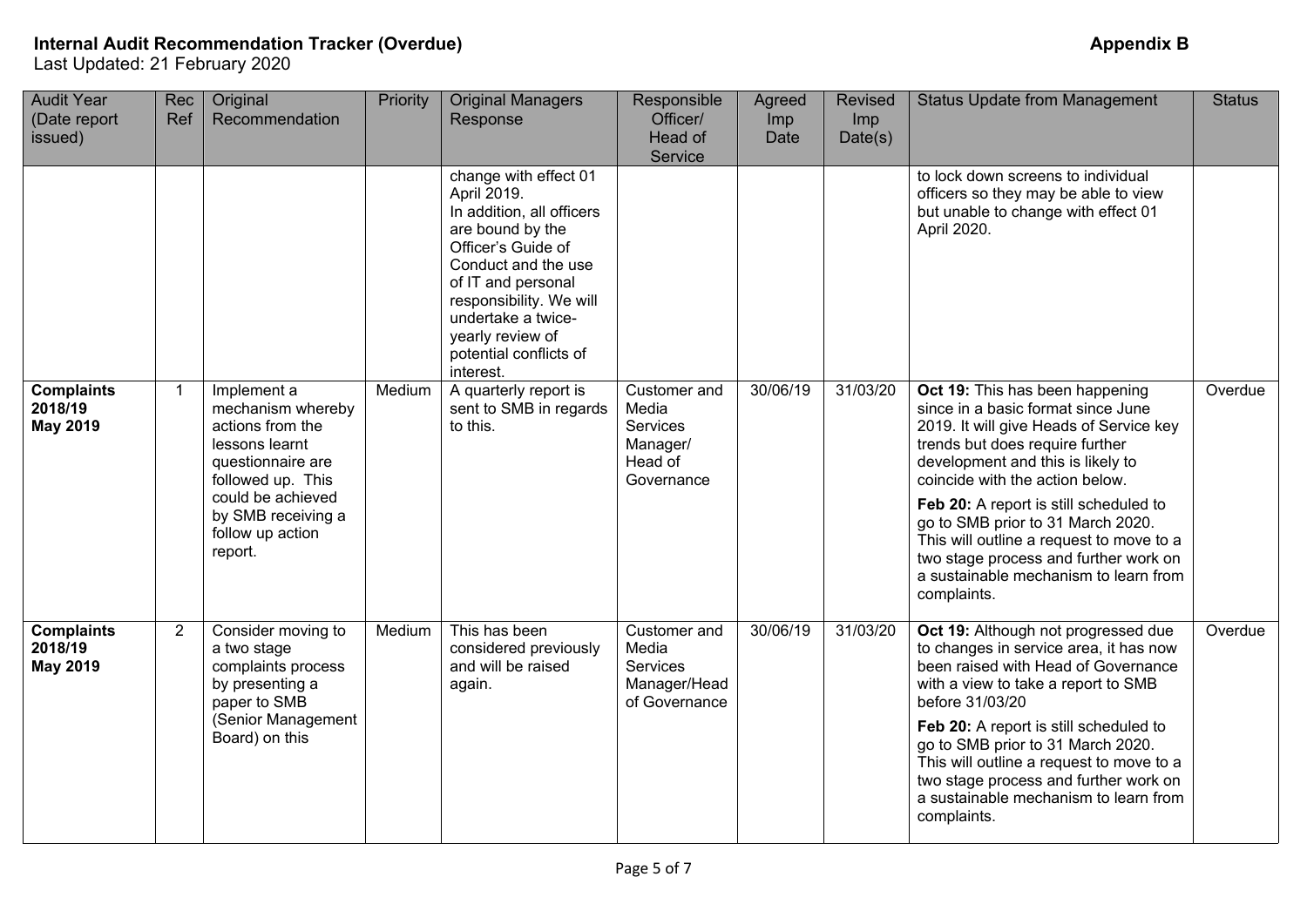| <b>Appendix B</b> |  |
|-------------------|--|
|-------------------|--|

| <b>Audit Year</b><br>(Date report<br>issued)                         | Rec<br>Ref     | Original<br>Recommendation                                                                                                                                                                                                                                                                                                                                                                                                                                                                                         | Priority | <b>Original Managers</b><br>Response                                                                                                                                                                                                        | Responsible<br>Officer/<br>Head of<br>Service | Agreed<br>Imp<br>Date | <b>Revised</b><br><i>Imp</i><br>Date(s) | <b>Status Update from Management</b>                                                                                                                                                                                                                                                                                                                                                                                                                                                                                                                                                                                                                                                                     | <b>Status</b> |
|----------------------------------------------------------------------|----------------|--------------------------------------------------------------------------------------------------------------------------------------------------------------------------------------------------------------------------------------------------------------------------------------------------------------------------------------------------------------------------------------------------------------------------------------------------------------------------------------------------------------------|----------|---------------------------------------------------------------------------------------------------------------------------------------------------------------------------------------------------------------------------------------------|-----------------------------------------------|-----------------------|-----------------------------------------|----------------------------------------------------------------------------------------------------------------------------------------------------------------------------------------------------------------------------------------------------------------------------------------------------------------------------------------------------------------------------------------------------------------------------------------------------------------------------------------------------------------------------------------------------------------------------------------------------------------------------------------------------------------------------------------------------------|---------------|
| HTS (P&E) and<br><b>GDPR</b><br>compliance<br>2019/20<br>August 2019 | $\overline{2}$ | Provide periodic<br>assurances to the<br><b>HTS Senior</b><br>Management Team<br>and the Council's<br>Data Protection<br>Officer that the risk<br>of non compliance<br>with GDPR is being<br>adequately<br>managed.<br>This could be<br>achieved by sharing<br>the information<br>security and data<br>protection action<br>plan and data<br>breach log on a<br>quarterly basis. To<br>begin with this<br>should be on a<br>monthly basis to<br>ensure high<br>priority/risk actions<br>are completed<br>promptly. | Medium   | Reporting of the action<br>plan and data breach<br>log will be diarised.<br>Regarding reporting<br>within HTS,<br>consideration will be<br>given to including it<br>within the formal<br>SHEC report which<br>goes to SMT and the<br>Board. | <b>HTS Data</b><br>Protection<br>Officer      | 30/09/19              | 30/11/19<br>31/03/20                    | Oct 19: Work is in progress and this<br>recommendation is covered under<br>action point 17 in the HTS GDPR<br>action plan. So far the following action<br>has been undertaken:<br>A proposal on GDPR<br>champions was presented to<br><b>HTS Senior Management</b><br>Team in October for a<br>decision by December 2019<br>The September 2019 SHEC<br>report which presented to HTS<br><b>SMT &amp; sent to Harlow Council</b><br>as part of monthly pack<br>Data Protection Champions<br>Role Description has been<br>created.<br>Feb 20: The action plan and data<br>breach log has been updated and<br>submitted to the Council. Quarterly<br>submission of these to the Council will<br>be diarised | Overdue       |